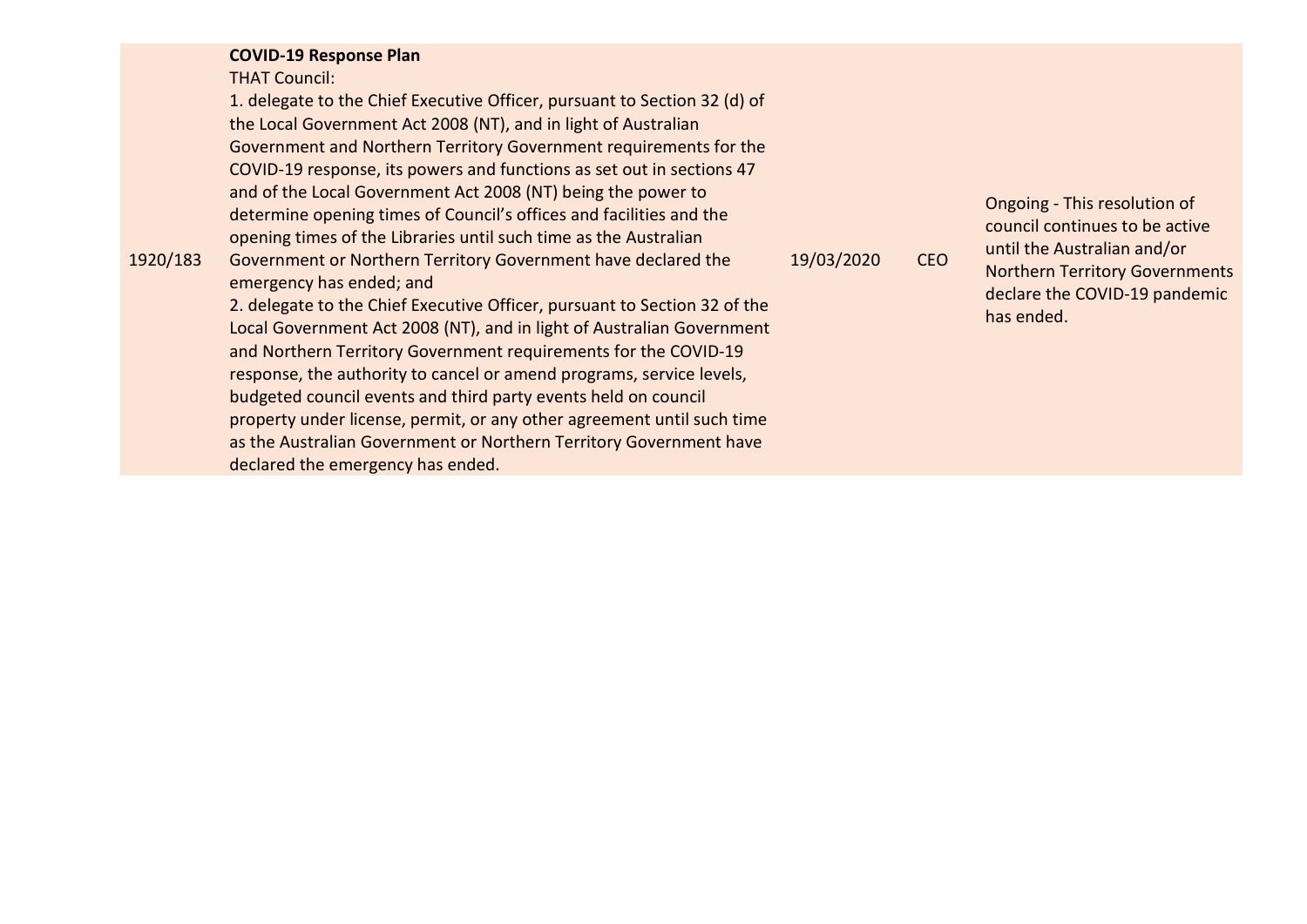|        | Palmerston and Litchfield Seniors Association - Request for Funding<br><b>Agreement Extension</b>                                                                                                                                                                                                                                                                                                                                                                                                                                                                                                                                                                                                                                                                                                                                                              |
|--------|----------------------------------------------------------------------------------------------------------------------------------------------------------------------------------------------------------------------------------------------------------------------------------------------------------------------------------------------------------------------------------------------------------------------------------------------------------------------------------------------------------------------------------------------------------------------------------------------------------------------------------------------------------------------------------------------------------------------------------------------------------------------------------------------------------------------------------------------------------------|
| 11-032 | <b>THAT Council:</b><br>acknowledge the contribution of the Palmerston and Litchfield Seniors<br>1.<br>Association in providing social opportunities and celebratory events for<br>seniors living in the Litchfield Municipality;<br>continue to support the Palmerston and Litchfield Seniors Association 19/10/2021<br>Complete<br>2.<br><b>EMCI</b><br>with a three-year funding agreement 2021 - 2024, commencing with base<br>level funding of \$7,500 per annum for 2021 - 2022 with any additional<br>funding to be considered during the 2022/23 budget process; and<br>advise the Palmerston and Litchfield Seniors Association that<br>3.<br>consideration of its application for an increase in funding for the second<br>and third years of the agreement will be based on the provision of a<br>budget identifying the need for such an increase. |
|        |                                                                                                                                                                                                                                                                                                                                                                                                                                                                                                                                                                                                                                                                                                                                                                                                                                                                |
| 11-037 | <b>Pre-Need Burial Plot Sales</b><br><b>THAT Council:</b><br>approve the practice of purchasing cemetery plots without the intention<br>1.<br>Ongoing<br>to use for interment with the proviso that an interment fee for the unused<br>Implemented the interment fee,<br>plot is paid;<br><b>GMIO</b><br>19/10/2021<br>request a review of CEM02 Interment Policy to include the provision of<br>2.<br>CEM02 Interment Policy to be<br>purchasing cemetery plots without the intention to use for interment and<br>submitted to January Council.<br>requirement for an interment fee on those plots; and<br>request staff to present the reviewed CEM02 Interment Policy to Council<br>3.<br>at its January 2022 meeting.                                                                                                                                      |